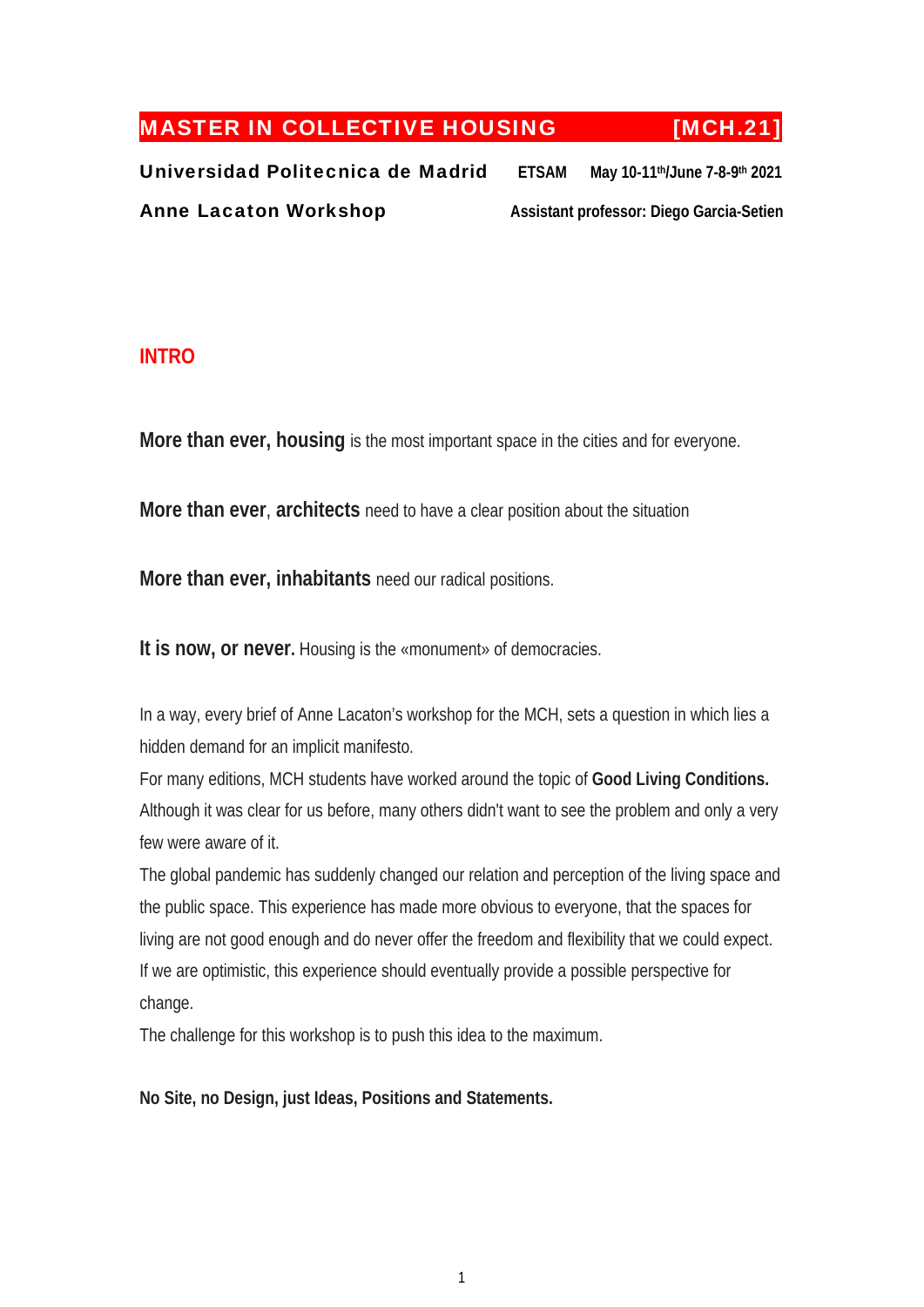# **QUESTION: WHAT MAKES GOOD CONDITIONS OF LIVING?**

The workshop topic will emphasize on the optimal conditions to live in the city, in a public space, in the neighborhood, in collective space, with the close community, in the individual space. The city should provide exceptional quality of life by offering a large range of facilities, proximities, and pleasures, as well as a large variety of typologies to fit with different needs, expectations and ways of life.

The question is opened to a very large concept of housing, which is not specially responding to a "market product", intended for a traditional middle-class family, but, beyond, rethink the principles of the space for living and how housing is designed: how to create good living conditions -architecturally, spatially, technically, sustainably, etc.- such that, a very large and varied number of people could find a space for living that they could appropriate of.

**WHAT MAKES GOOD CONDITIONS OF LIFE? WHAT MAKES THE QUALITY OF A SPACE? WHAT PRODUCES SENSATIONS IN BEING IN A SPACE? WHAT SHOULD I FIND IN MY CLOSE NEIGHBORHOOD? WHAT MAKES THE QUALITY OF A NEIGHBORHOOD? WHICH IS MY RESPONSIBILITY AS AN ARCHITECT? WHAT ARE WE LOOKING FOR?** 

To find good responses to these questions we should lead towards a sustainable life. How can the architects contribute to an evolution of the attitudes?

The exploration will be made from the scale of individual.

It will not be a sort of theoretical proposition, but instead, a collection of measures that could be implemented here and now.

This is about the feelings, the perception, the movement in a space, or from one space to another. It means that the point of view is always from inside-out.

The goal is not to produce a design, but to define a set of qualities and situations, which all together could make a housing project, in the sense of a coherent proposition.

Intentions, positions, convictions, are essential to feed a project

Building an attitude, establish a statement, is a preliminary to the design of the project.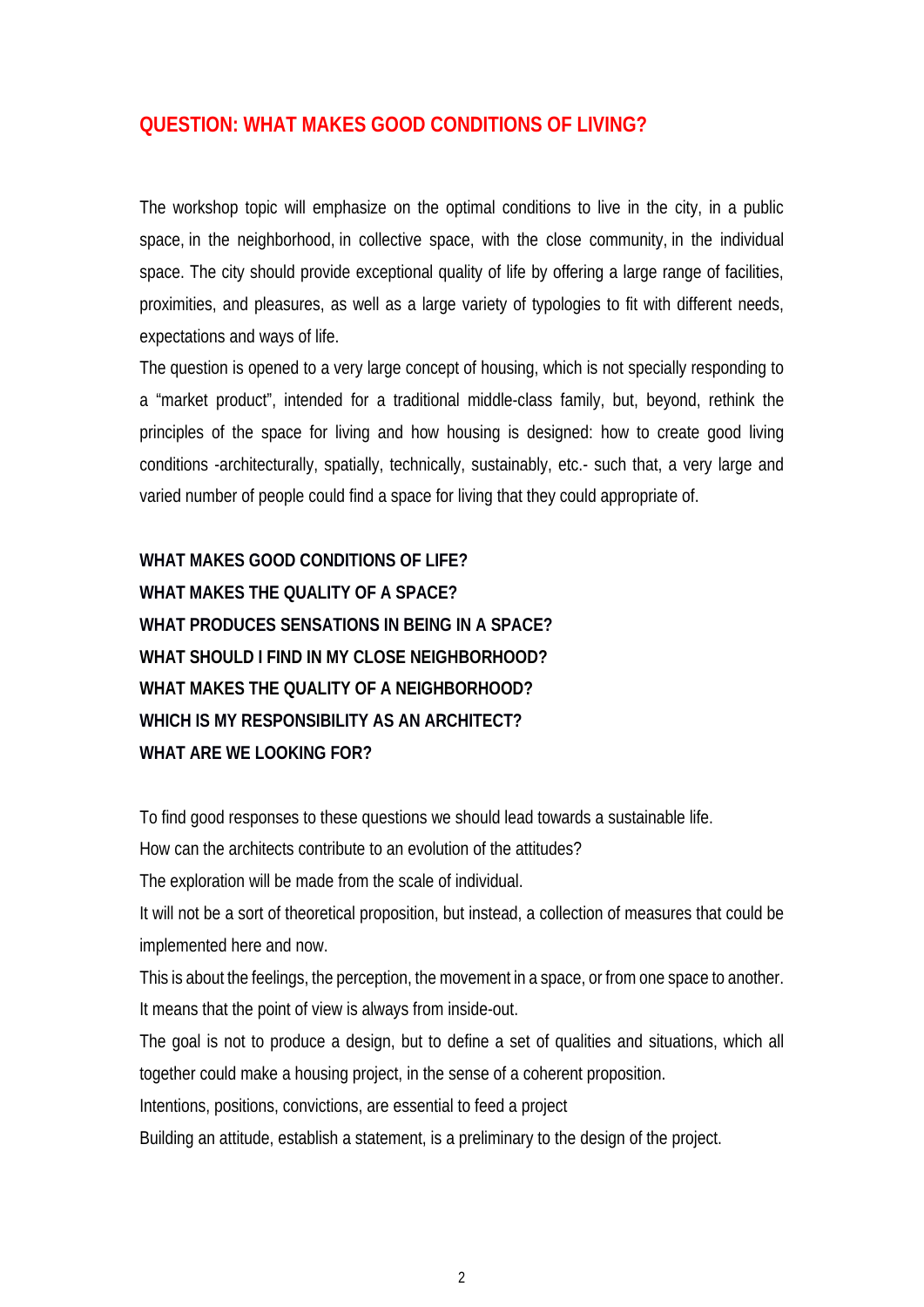## **QUALITIES OF SPACE**

Quality in housing could be based on the idea of the well-being and pleasure, the variety of spaces and atmospheres, a conception of the comfort other than the one normalized by standards, calculations, models.

Dwellings produced today are neither generous, nor spacious and are no longer adapted to the evolution and to the need or the wishes of the contemporary inhabitants. Standards mostly lead to build dwellings providing minimal surfaces and standardized spaces, plans, and even comfort. The comfort normative is now much more often determined by rules and calculations, by the performance of technology, estimated through a grid of criteria, by a financial profitability. **Housing has become a product, while it should be, first of all, a question for the sensations, quality of life, and freedom of use.** 

The minimum space does not correspond to the contemporary way of life any more, and neither to what the inhabitants expects from the space for everyday and allow extended uses of the housing. Minimum space is not a sustainable concept. The house has to offer spaces with different characteristics and different atmospheres, spaces free of any defined functions and totally appropriable. The space to be lived must be generous, comfortable, appropriable, flexible and economic. A generous space is a necessary luxury. How to give more space without increasing the cost? How to enlarge significantly the usable space? It is necessary to invent new housing typologies to develop: density, nearness, mixed use, quality, luxury and pleasure. The densification and the quality of life are not opposites, nor incompatible issues.

It is necessary to invent new housing conditions, giving the inhabitants, again, an attractive idea of living collectively in a denser city, by creating an architecture that reconciles the need of individuality and privacy, -often expressed by the desire of a single house in a garden- with the collective need of density. Besides, community and density become inescapable and reasonable for the future of cities, so to limit the infinite development of the urban territory. This is a basis for sustainability. Ecology, saving energy and natural resources cannot be only resolved by adding new technology or materials or new systems, stuck on the existing models. Its consequence should not be a closer, reduced, or a more protected or reinforced house. It should renew the way of living and introduce new forms and characters into housing spaces. This idea will not work if the inhabitant is not involved being even the main actor of this sustainability agenda. So, the inhabitant must receive a 'plus', finding better conditions for her/his living space.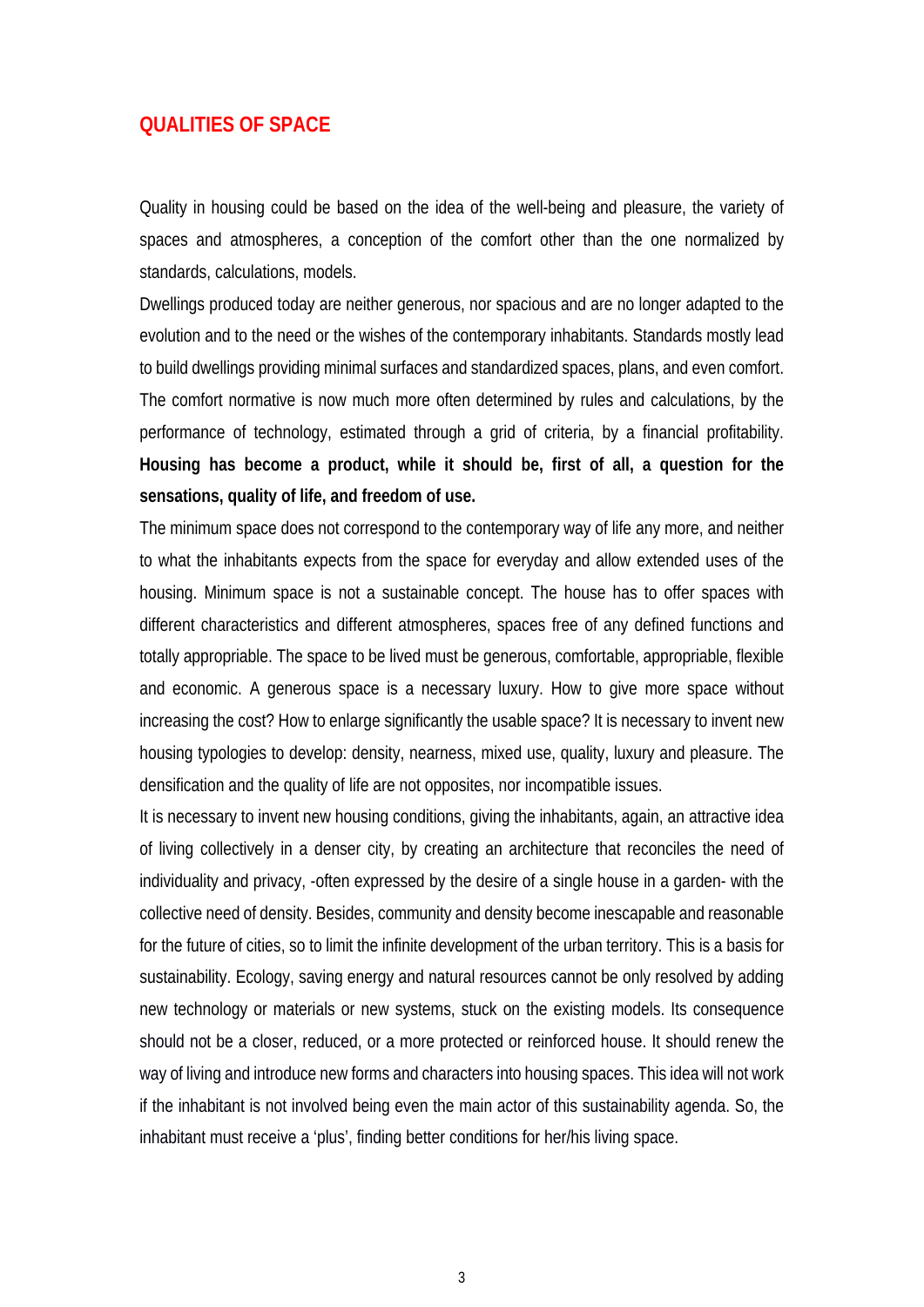# **PHASE 1. CHARTER OF QUALITIES**

For Phase 1, the task of the students is to define a list of mandatory qualities, with a limited number of points. The work starts probably with an analysis and a **criticism of universal housing today.** The result could be as a sort of **Charter of Quality, agreed and shared by the whole workshop.** The Charter will be mostly text. Avoiding illustrations could even be more radical.

The following order of tasks is suggested to address the topic:

## **1. What is good housing in the city?**

What is expected from housing, in terms of use, everyday life, feelings from the point of view of the inhabitant?

## **2. What is your critical point of view?**

Does generally housing meet everyone's dream or needs Why is housing -in general- not good. Where are the problems? Conditions of production? Does it have to do with the resignation of public authorities in their role of setting the level of ambition for what is the most important for people: the housing or the loss of control by public authorities, which only can guarantee high ambitions?

## **3. What is a Charter of essential quality principles?**

Defining a set of principles (8 to 12) which should be mandatory in the design of every dwelling, could drive to a sort of « Articles of a Constitution ».

The result could be a small booklet, with **just words**.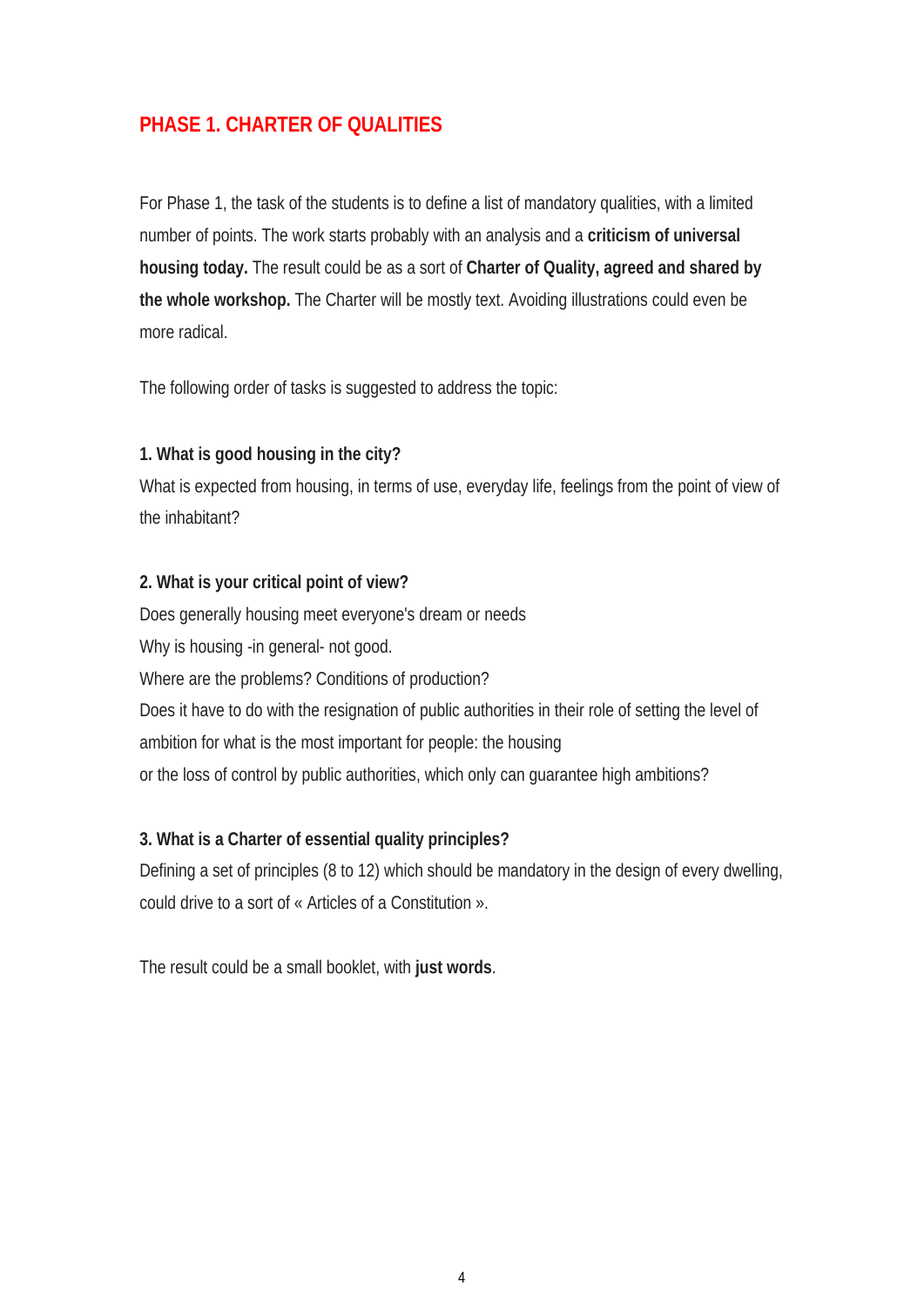# **PHASE 2. IMAGINING / ILLUSTRATING**

It is my conviction that the most difficult of our tasks is to build ideas, opinions, positions, necessary and preliminary to any project. Then we must communicate them in a clear and convincing way and of course to apply them ourselves in the project's design.

As architects, we need to speak with politicians, bureaucrats and developers to explain and sustain our ideas, but also to the people, the first users of the space.

And we must learn how to do it, to open different dialogs, use different tools communication, but to communicate those same ideas and goals.

Images serve the politicians and their language. But the most important would be the words. When they advocate for ideas, the words of the architects, trouble them.

Starting from the agreed **Charter of qualities** that every housing should meet, students will define individually in the second stage, spatial concepts to illustrate and communicate them to the general public and authorities. Formats could range from a set of images, collages, to a short film, or a combination of those, travelling and zooming in and out of the collage.

We will use fragments from images and situations. Images need to be made from the inside, within a situation, a space, an atmosphere. Show how the space is used, always close to the subject, from the smallest to the largest.

They might speak about individual space, program, life, movement, community space, public space, city, relationship with the exterior, the sky, the city, the trees…about relationships between people.

Attentively selected and analyzed images, can become catalysts for any project and define architectural intentions. As space generators, images can become an instrument for research, and for a **project's driving force**.

Through simple operations of collage, accumulation, sampling, superposition, transformative addition, contamination, every image can gain a new dimension and their assembly generates space sequences, atmospheres, journeys, and even stories, which can lay below the basis of a project.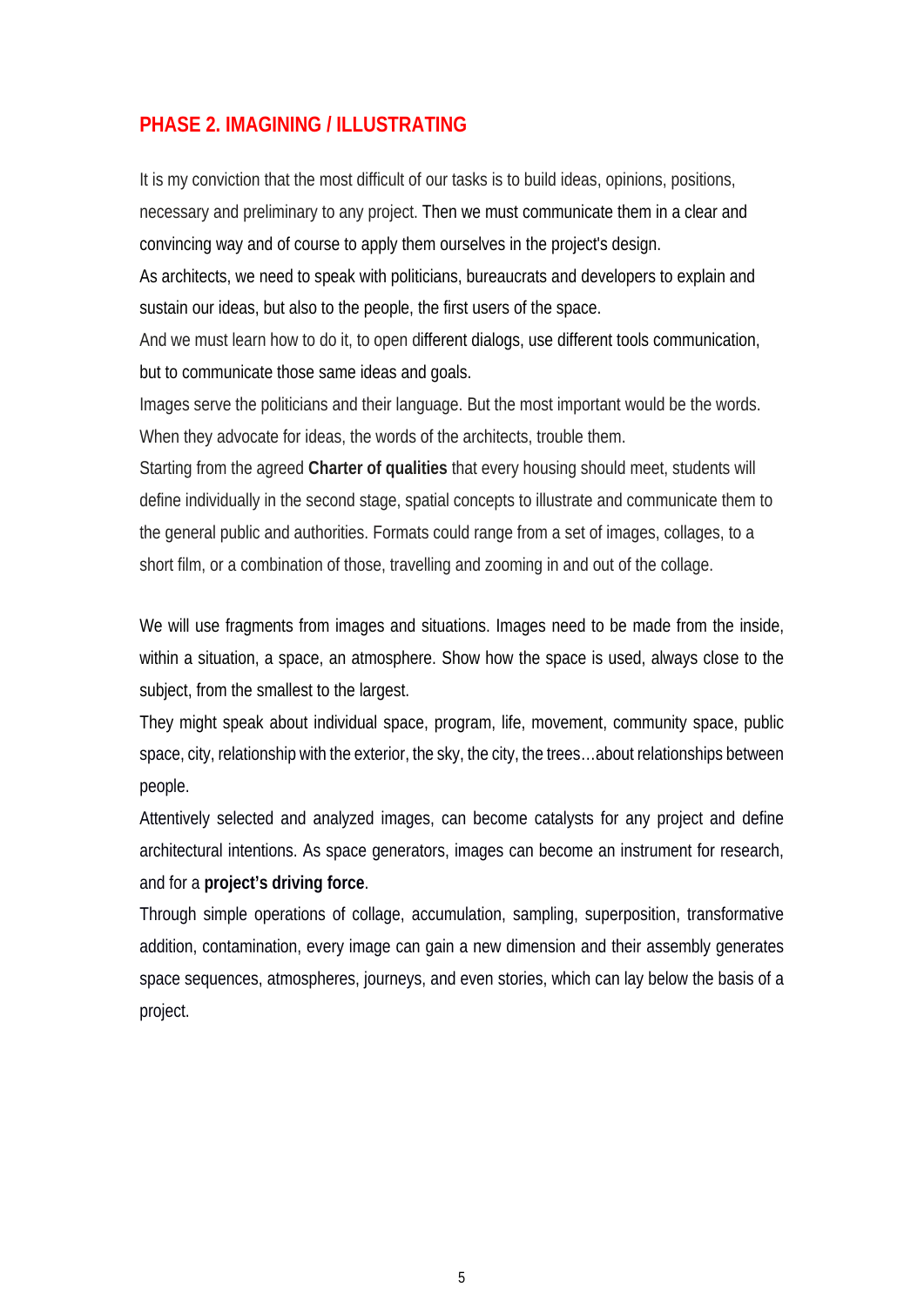# **PROGRAM**

The workshop is structured in a preliminary stage, and two more phases separated by an intermission period of 2 weeks.

### **PREPARATION**

To prepare the workshop, groups of 3 to 4 students shall be made in advance. During the week previous to the beginning of the workshop, each member of the group will collect information and material related to the topic of the workshop. Those can be found in the form of a journal or newspaper article, report, particular thoughts, surveys, individual opinions, or writings touching on everyday life conditions, which lead towards the issue of good living conditions. The scope is that the individual and the group gathers a **critical position** on the topic and gets ready to compile a **Charter for Good Housing.**

## **PHASE 1. Charters of Qualities**

During the first two days (May 10-11th), the groups will have a first contact with workshop leader, Anne Lacaton, and will be able to expose their analysis, findings, critical positions and first draft of a 'decalogue' of mandatory qualities. This shall be exposed in a brief presentation. During both days, every group will receive several comments and will keep working on the content of the charter. Each group will deliver their own Charter with limited principles by the end of Tuesday 11th.

## **INTERMISSION. Common Charter**

From May 11<sup>th</sup> until May 27<sup>th</sup>, the whole workshop must assemble their lists and find an agreement on the common final Charter. (Probably a number of articles will be similar to every group, and you will have to choose some among the others). The groups will gather assistant professor Diego Garcia-Setien during the week of May 27<sup>th</sup> in order to expose the development of the WS Charter, and to prospect future illustrative tasks for Phase 2.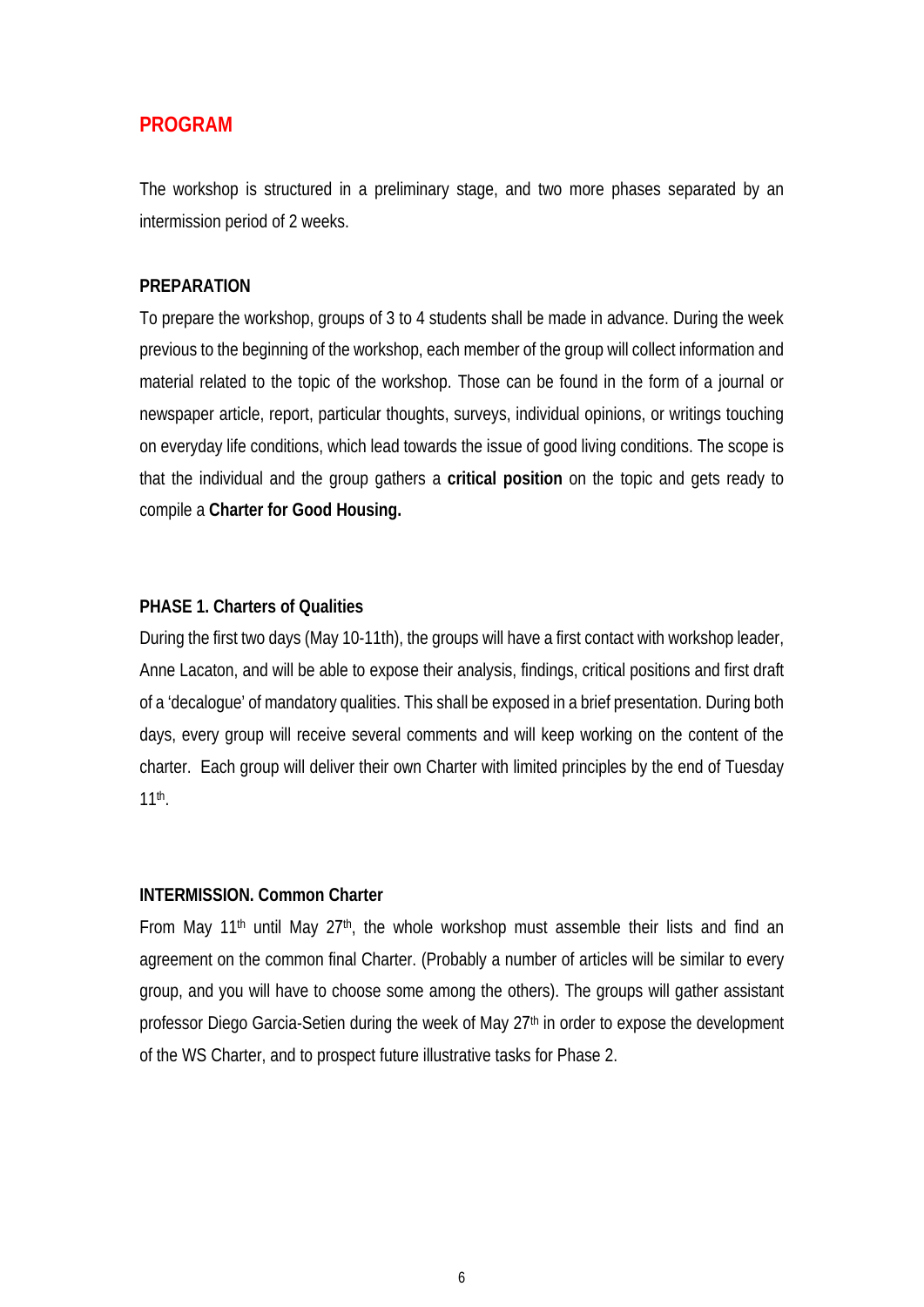## **PHASE 2. Imagining/Illustrating**

The Illustrated Charter for Good Housing Conditions will be developed during the 2nd phase, in 3 days. On June 7<sup>th</sup> students will show the draft of the agreed and integrated Charter and will start drafting a kind of storyboard, album or video to illustrate the Charter.

This **work should be individual**, in order to gather a more substantial collection of cases and possibilities, starting from the same statement of qualities. Collage or image-compounds seem to be an appropriate tool.

A short video (1' max.) could be produced -like a short teaser travelling across the collage or zooming in and out- in order to show the potential and qualities of space. It could be done with a smartphone. Each collage or compound should be complemented by **a very short and sharp explanation** of the qualities of the space, with a title and a limited number of 50-70 words. The workshop group will agree on a **common format of edition**, in order to assemble them all in a single booklet of the workshop.

At the end of Phase 2, students will make a presentation of their work to a Jury where their ideas will be exposed, tested and confronted to a representative of a Public Housing department, a sociologist, a film director or a philosopher. This sets the tone also for the presentation.